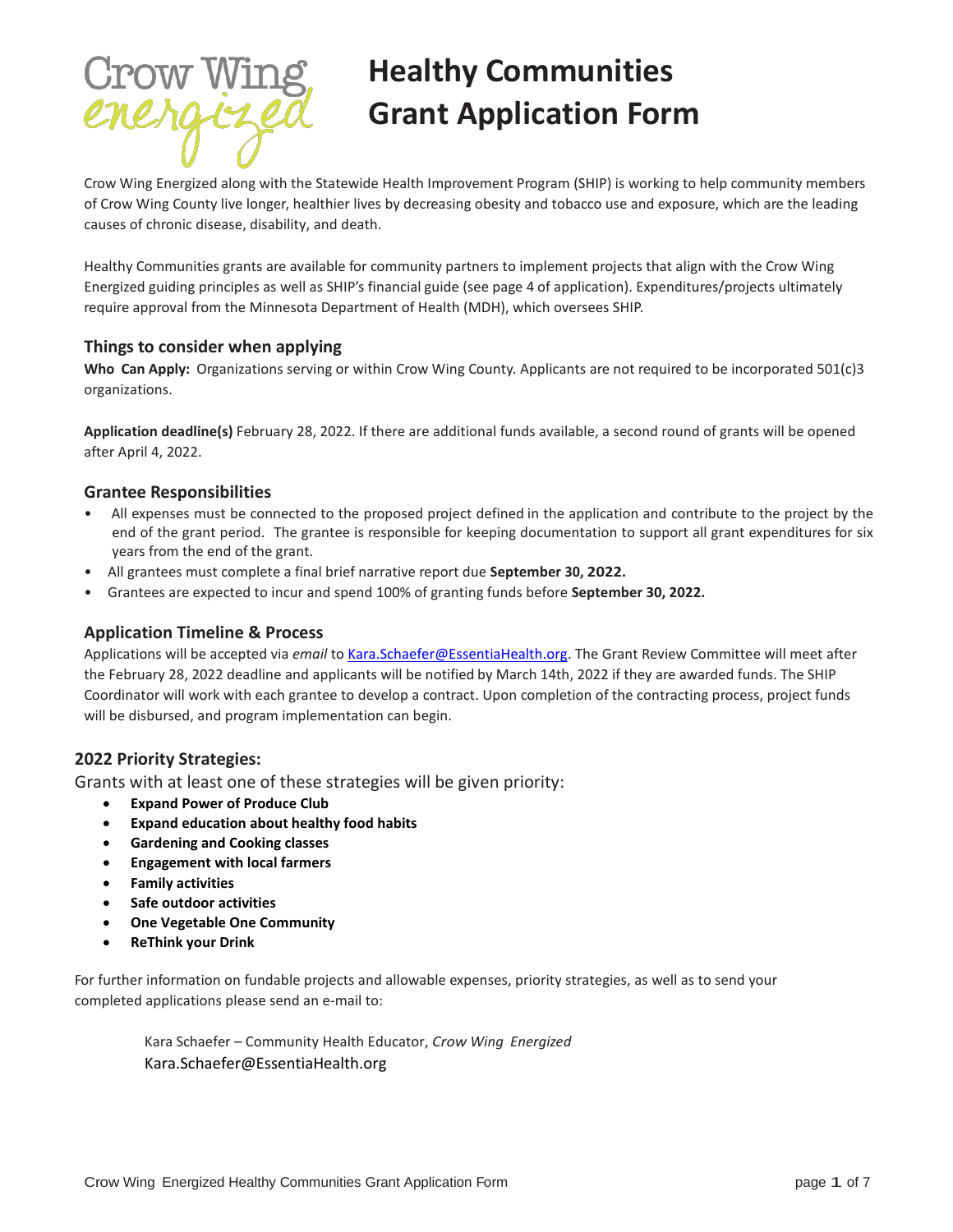

The application consists of a project proposed action plan, timeline, and budget outline. Briefly describe your projects by answering the questions in each section. (Please limit yourself to five pages)

| Accountable Team Member(s) Learner and Contract and Contract and Contract and Contract and Contract and Contract and Contract and Contract and Contract and Contract and Contract and Contract and Contract and Contract and C |     |      |  |
|--------------------------------------------------------------------------------------------------------------------------------------------------------------------------------------------------------------------------------|-----|------|--|
|                                                                                                                                                                                                                                |     |      |  |
|                                                                                                                                                                                                                                |     |      |  |
| Email<br><u> 1980 - Jan Samuel Barbara, martin al-Amerikaansk politik (</u>                                                                                                                                                    | Fax | Date |  |

### **Project Overview**

*Please provide a brief description of your proposed project. (<250 words)*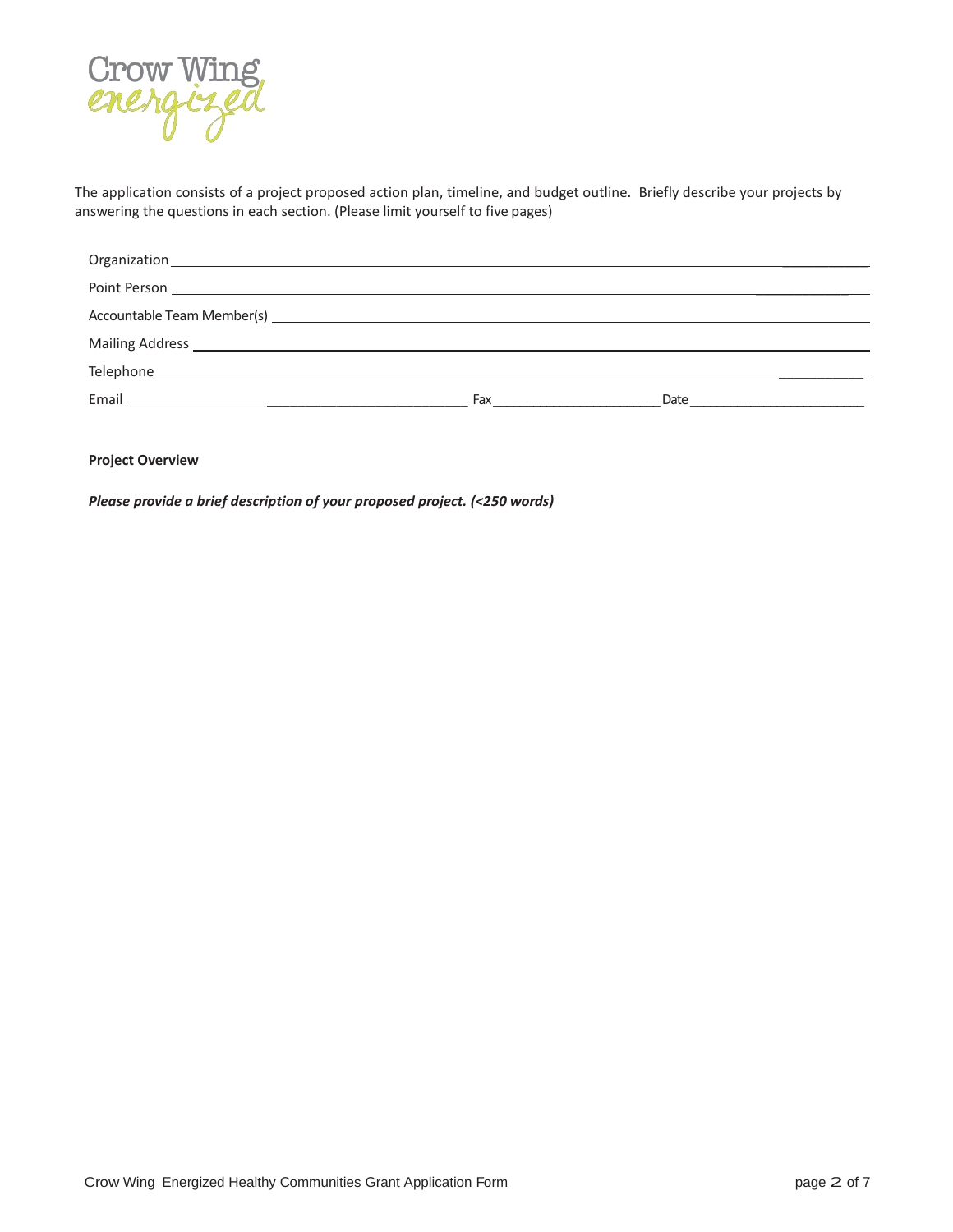

**Proposed Action Plan** *Applicants should answer the questions and fill in the action plan below to describe their proposed plans.*

| Please provide a description of your intended wellness strategy.                                                                                  |
|---------------------------------------------------------------------------------------------------------------------------------------------------|
|                                                                                                                                                   |
|                                                                                                                                                   |
|                                                                                                                                                   |
|                                                                                                                                                   |
|                                                                                                                                                   |
|                                                                                                                                                   |
|                                                                                                                                                   |
|                                                                                                                                                   |
| Specific goal or goals associated with strategy? (Be specific in measurements)                                                                    |
|                                                                                                                                                   |
|                                                                                                                                                   |
|                                                                                                                                                   |
|                                                                                                                                                   |
|                                                                                                                                                   |
|                                                                                                                                                   |
|                                                                                                                                                   |
| How is your project relevant to Crow Wing Energized guiding principles?                                                                           |
| Crow Wing Energized Guiding Principles                                                                                                            |
| We seek:                                                                                                                                          |
| . Collaborate towards solutions with multiple stakeholders (e.g. schools, worksites, medical centers, public health) to improve community health. |
| . Build trust through collaboration with community members experiencing health disparities.                                                       |
| . Prioritize sustainable evidence-based efforts around the greatest community good.                                                               |
| • Create clear, specific, realistic, and action-oriented goals to improve priority health indicators.                                             |
|                                                                                                                                                   |
|                                                                                                                                                   |
|                                                                                                                                                   |
|                                                                                                                                                   |
|                                                                                                                                                   |
|                                                                                                                                                   |
|                                                                                                                                                   |
|                                                                                                                                                   |
|                                                                                                                                                   |
|                                                                                                                                                   |
|                                                                                                                                                   |
|                                                                                                                                                   |
| Who are the community stakeholders and partners with whom you will be collaborating on this project, and what is their role in                    |
| your project?                                                                                                                                     |
|                                                                                                                                                   |
|                                                                                                                                                   |
|                                                                                                                                                   |
|                                                                                                                                                   |
|                                                                                                                                                   |
|                                                                                                                                                   |
|                                                                                                                                                   |
|                                                                                                                                                   |
| Describe the population(s) you expect to impact through this project. Please be specific and provide any demographic                              |
| information you have available.                                                                                                                   |
|                                                                                                                                                   |
|                                                                                                                                                   |
|                                                                                                                                                   |
|                                                                                                                                                   |
|                                                                                                                                                   |
|                                                                                                                                                   |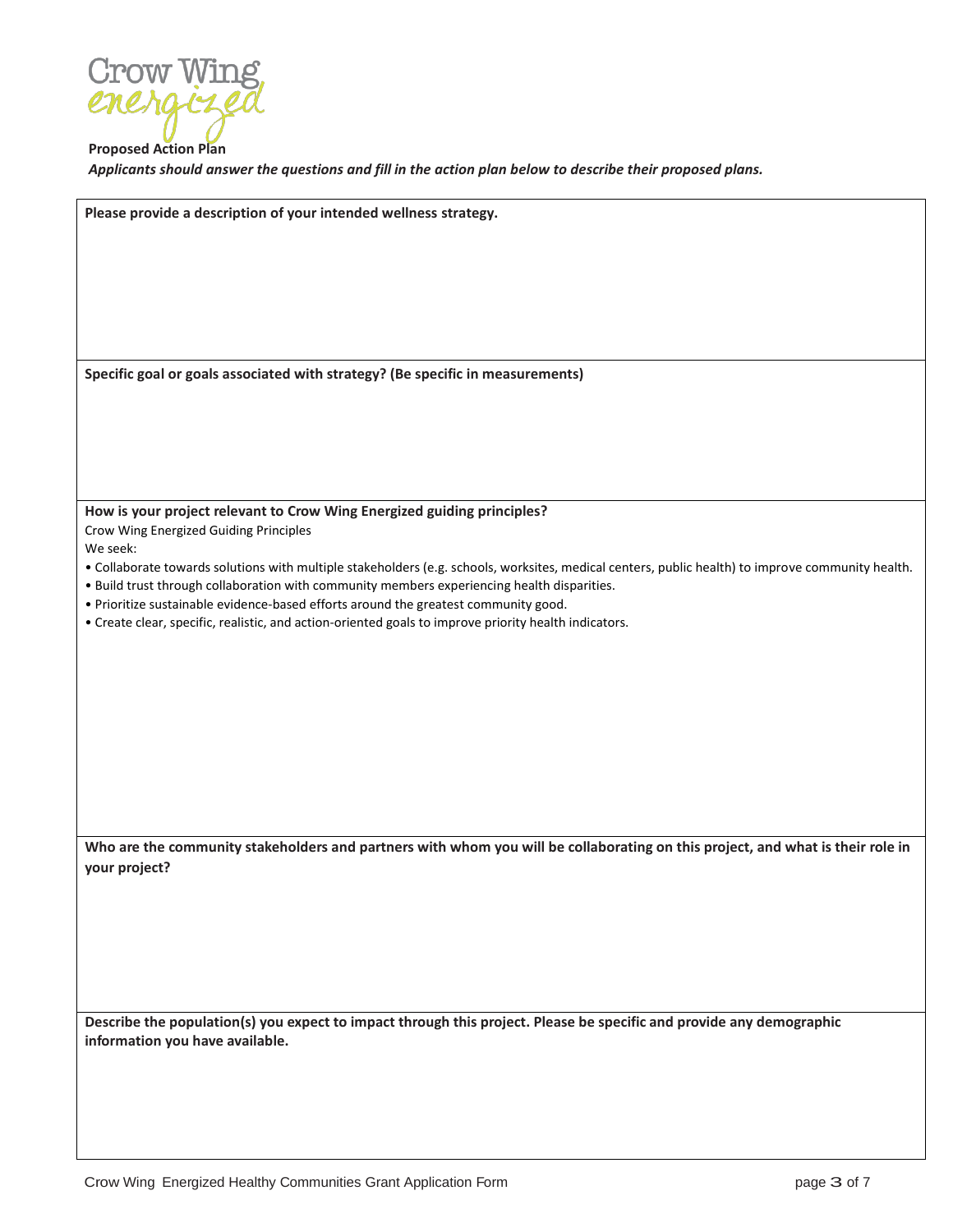

**Describe how this project would create a policy, system, or environment change to make healthy choices easier.**

**Describe how this project will be sustained or continue to be funded beyond October 31st, 2022.**

**Which priority strategy will your organization participate in for 2022? (Please reference page 1)**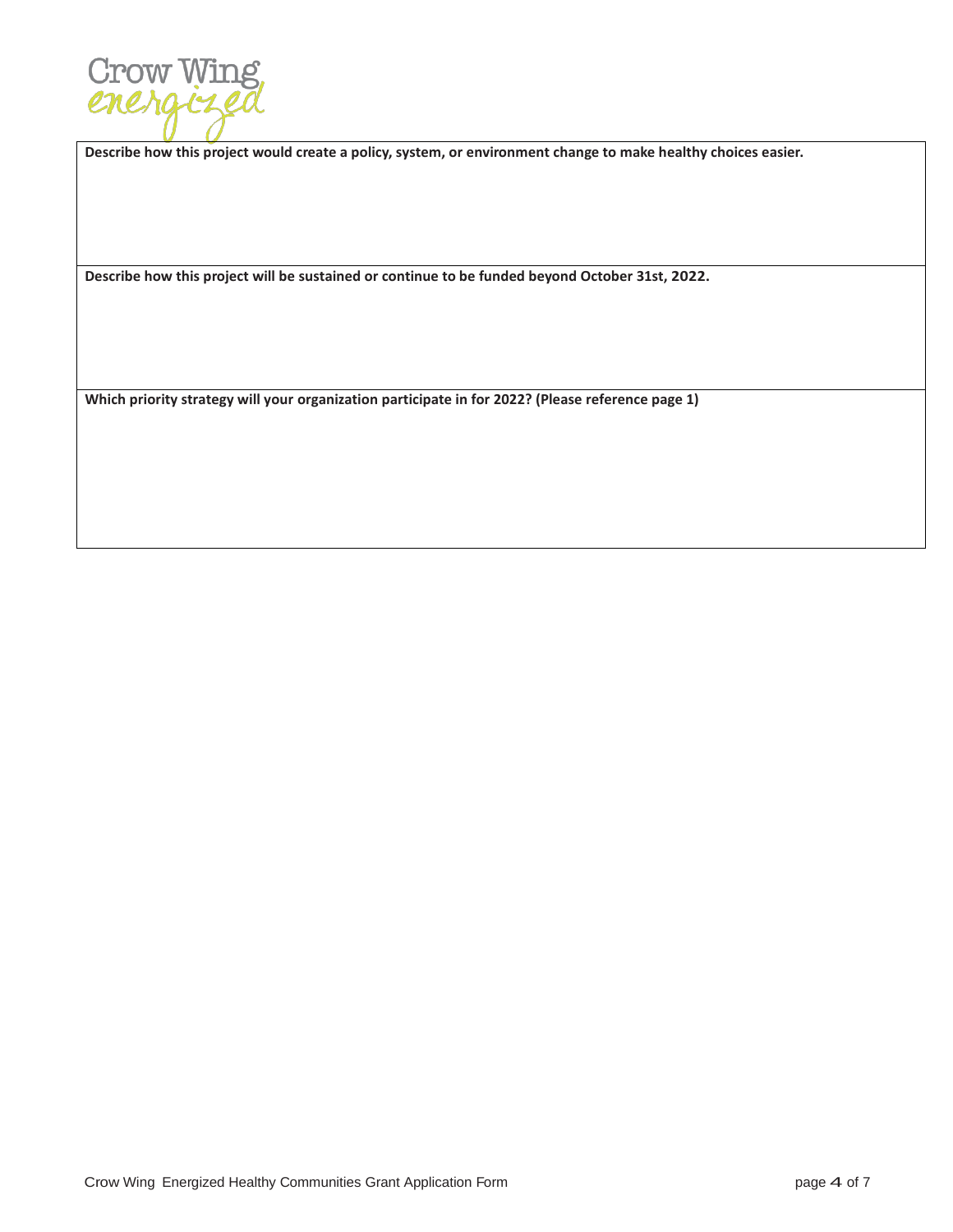

#### **Proposed Timeline**

Below outline the key activities you plan to implement to complete the proposed project. Describe the staff that will be responsible for each activity and the timeline to complete each activity.

| Key Activities | Person Responsible | Timeline |
|----------------|--------------------|----------|
|                |                    |          |
|                |                    |          |
|                |                    |          |
|                |                    |          |
|                |                    |          |

Allowable and Unallowable Expenditures: can be referenced in the following SHIP grantee specific financial guide: https://www.health.state.mn.us/communities/ship/support/docs/implementation/financial.pdf

Please review these guidelines to ensure that your request meets the criteria prior to submitting your application.

#### **Proposed Budget**

Provide a detailed numerical budget, with narrative as appropriate; demonstrating need for the funding requested to implement your action plan. **Grant dollar amounts will be awarded up to \$2,000.00**.

*Crow Wing Energized encourages local purchasing in its operations and grant funding.* 

| Category                                                                       | Description | Amount<br>Requested                               | Amount of In<br>Kind or other<br>secured funding |
|--------------------------------------------------------------------------------|-------------|---------------------------------------------------|--------------------------------------------------|
| <b>Staffing Costs</b>                                                          |             | (CWE cannot grant<br>money for staffing<br>costs) | (capture volunteer hours as<br>well)             |
| <b>Educational &amp; Promotional</b><br>Materials                              |             |                                                   |                                                  |
| <b>Equipment &amp; Supplies</b>                                                |             |                                                   |                                                  |
| Trainings                                                                      |             |                                                   |                                                  |
| Other Community partners or<br>collaborations and how they impact<br>your work |             |                                                   |                                                  |
| <b>Total Amount:</b>                                                           |             |                                                   |                                                  |